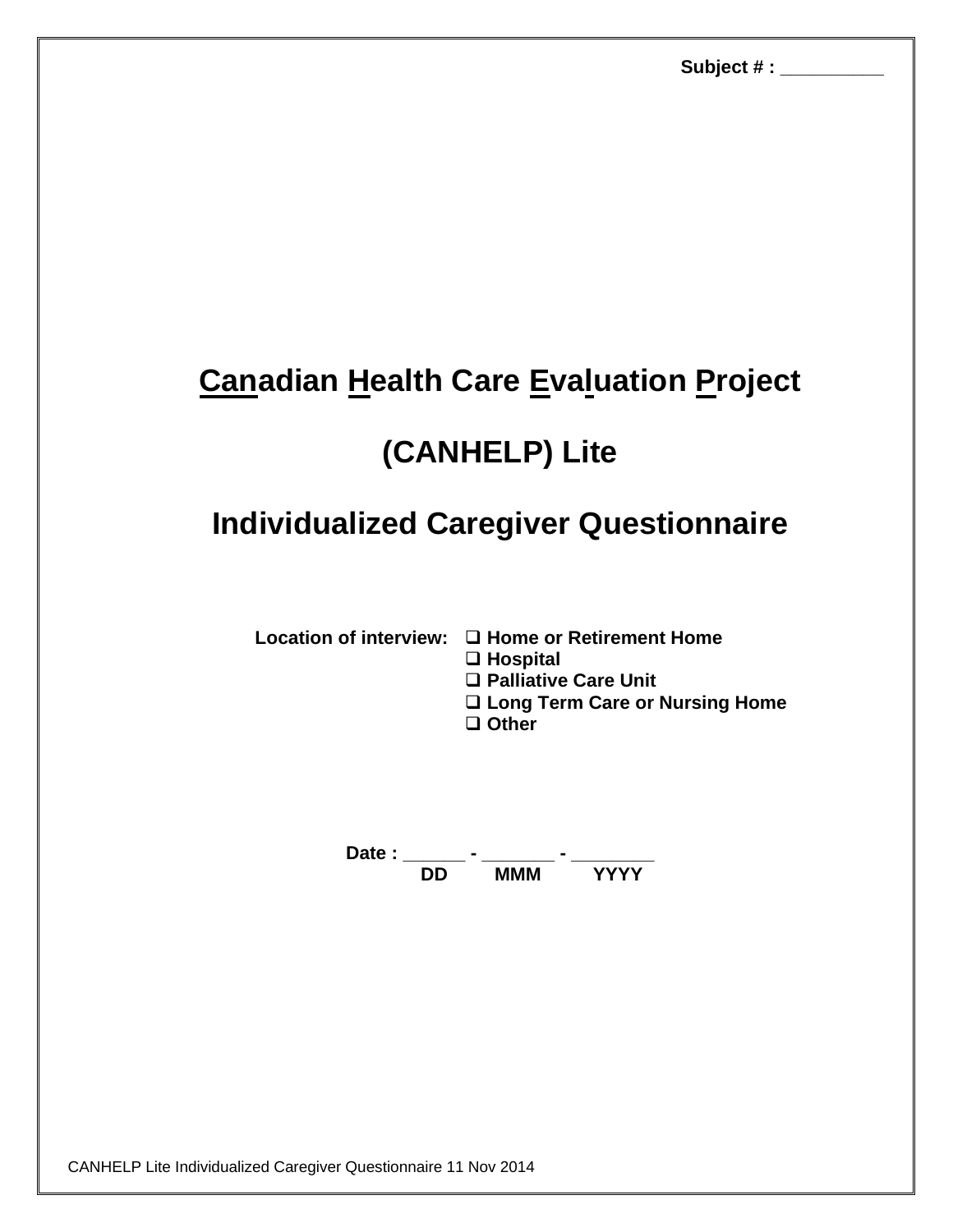**Subject # : \_\_\_\_\_\_\_\_\_\_**

Instructions:

We are interested in improving the care that we are providing our patients and therefore would like to hear your views on the care your relative is receiving .The following questionnaire focuses on items that are considered important in terms of quality of care for people with serious, life threatening illnesses.

Each question addresses a different aspect of care. First you will be asked how important that aspect of care is to you. If you choose #1 "**Not at all Important"**, for example, you will be indicating that this aspect of care is one of the least important to you . At the other end of the scale, your choice of #5 "**Extremely Important**" will indicate that this aspect is, in your opinion, one of the most important aspects of the care.

Next, we will ask you how satisfied you are with the provision of that particular aspect of care to your family member by doctors, nurses, and other healthcare professionals *during the last month*. If you choose #1 "**Not at all Satisfied"**, for example, you will be indicating that this aspect of care did not meet any of your expectations. At the other end of the scale, your choice of #5 "**Completely Satisfied**" will indicate that this aspect of the care met or exceeded your expectations.

The answers you provide will be used to generate a report that identifies the things you say are most important and the things with which you are the least satisfied. This information will help the health care team to work with you to provide better quality care to your relative. **Completely honest answers are most helpful!**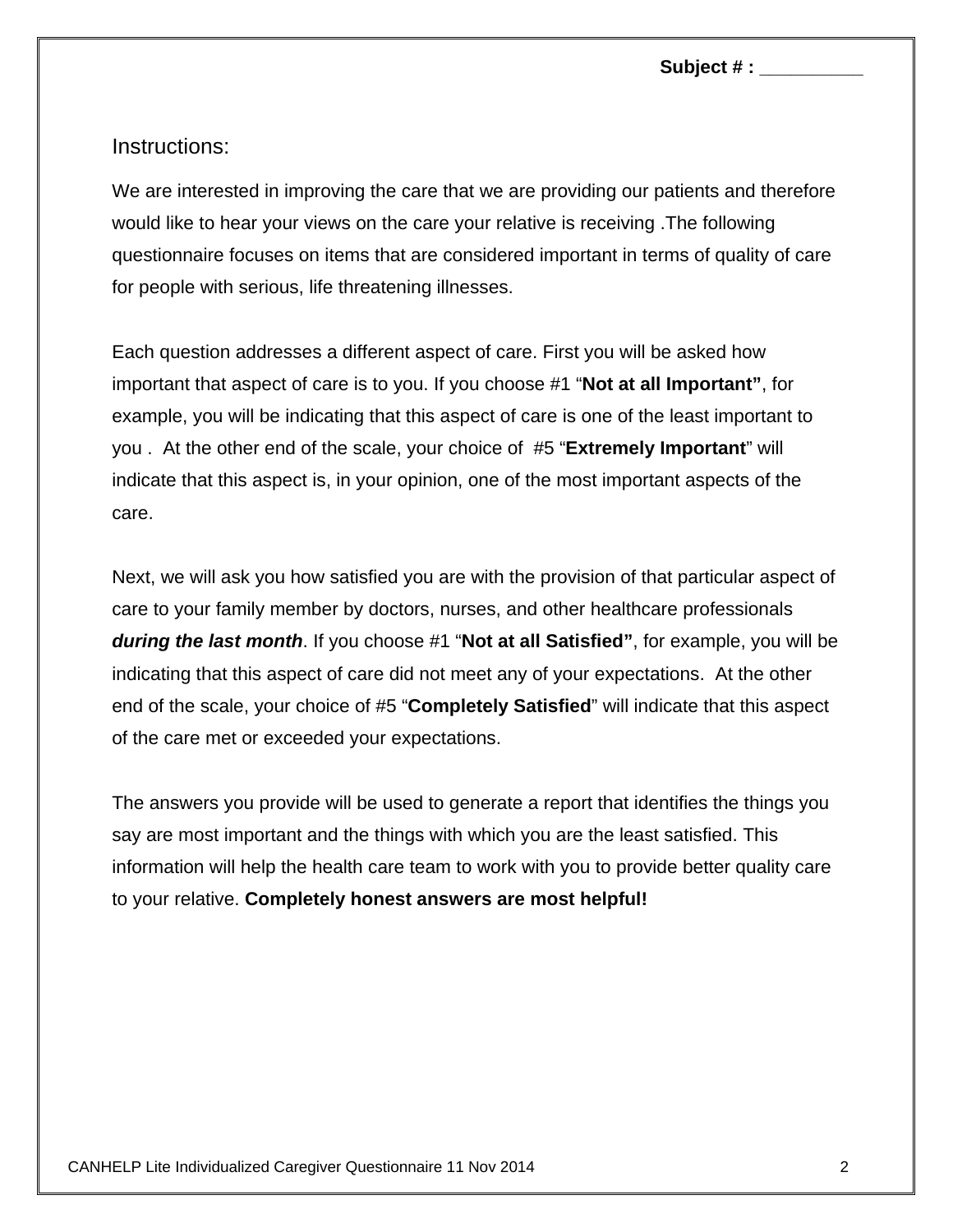| In the past month                                                                                                  |                                                                                                                                             |                      |                    |                    | Importance              |                     | <b>Satisfaction</b>  |                    |                    |                         |                         |
|--------------------------------------------------------------------------------------------------------------------|---------------------------------------------------------------------------------------------------------------------------------------------|----------------------|--------------------|--------------------|-------------------------|---------------------|----------------------|--------------------|--------------------|-------------------------|-------------------------|
| How important is this aspect of care to you?<br>How satisfied are you with the care your relative has<br>received? |                                                                                                                                             | Not at all important | Not very important | Somewhat important | Very Important          | Extremely Important | Not at all satisfied | Not very satisfied | Somewhat satisfied | Very satisfied          | satisfied<br>Completely |
|                                                                                                                    |                                                                                                                                             | $\mathbf{1}$         | $\overline{2}$     | $\overline{3}$     | $\overline{\mathbf{4}}$ | 5                   | 1                    | $\mathbf{2}$       | $\overline{3}$     | $\overline{\mathbf{4}}$ | 5                       |
| <b>Relationship with the Doctors</b>                                                                               |                                                                                                                                             |                      |                    |                    |                         |                     |                      |                    |                    |                         |                         |
| 1.                                                                                                                 | The doctor(s) took a personal interest in your relative.                                                                                    |                      |                    |                    |                         |                     |                      |                    |                    |                         |                         |
| 2.                                                                                                                 | The doctor(s) were available when you or your relative<br>needed them (by phone or in person).                                              |                      |                    |                    |                         |                     |                      |                    |                    |                         |                         |
| 3.                                                                                                                 | You have trust and confidence in the doctor(s) who<br>looked after your relative.                                                           |                      |                    |                    |                         |                     |                      |                    |                    |                         |                         |
| <b>Characteristics of the Doctors and Nurses</b>                                                                   |                                                                                                                                             |                      |                    |                    |                         |                     |                      |                    |                    |                         |                         |
| 4.                                                                                                                 | The doctors, nurses, and other health care<br>professionals looking after your relative were<br>compassionate and supportive of him or her. |                      |                    |                    |                         |                     |                      |                    |                    |                         |                         |
| 5.                                                                                                                 | The doctors, nurses, and other health care<br>professionals looking after your relative were<br>compassionate and supportive of you.        |                      |                    |                    |                         |                     |                      |                    |                    |                         |                         |
| <b>Illness Management</b>                                                                                          |                                                                                                                                             |                      |                    |                    |                         |                     |                      |                    |                    |                         |                         |
| 6.                                                                                                                 | The tests that were done and the treatments that were<br>given to treat your relative's medical problems.                                   |                      |                    |                    |                         |                     |                      |                    |                    |                         |                         |
| 7.                                                                                                                 | The physical symptoms (for example, pain, shortness<br>of breath, nausea) your relative had were adequately<br>controlled.                  |                      |                    |                    |                         |                     |                      |                    |                    |                         |                         |
| 8.                                                                                                                 | The emotional problems (for example: depression,<br>anxiety) your relative had were adequately controlled.                                  |                      |                    |                    |                         |                     |                      |                    |                    |                         |                         |
| 9.                                                                                                                 | Your relative received help with personal care (for<br>example: bathing, toileting, dressing, eating) when<br>needed.                       |                      |                    |                    |                         |                     |                      |                    |                    |                         |                         |
| 10.                                                                                                                | Your relative received good care when you were not<br>able to be with him/her.                                                              |                      |                    |                    |                         |                     |                      |                    |                    |                         |                         |